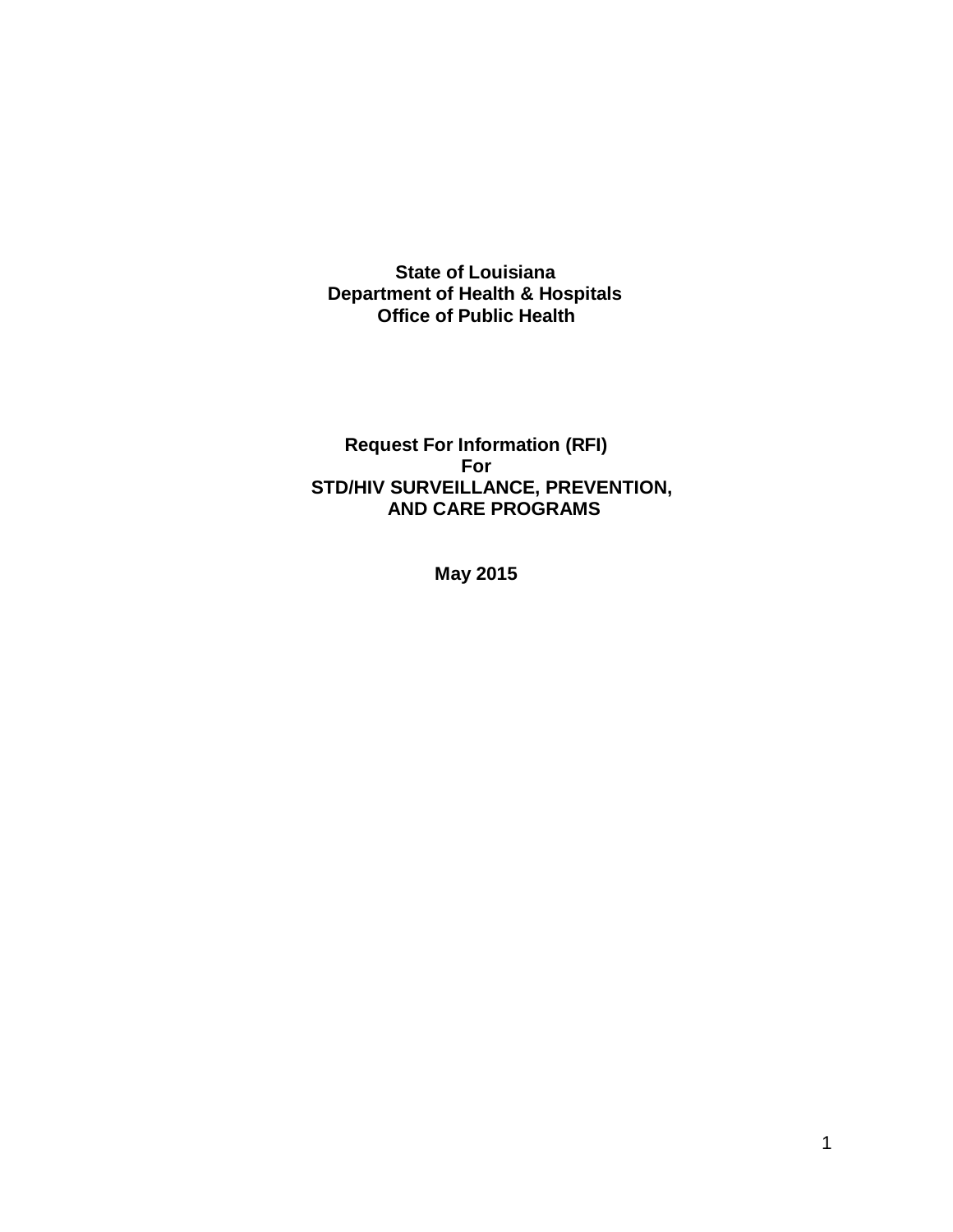## **Contents**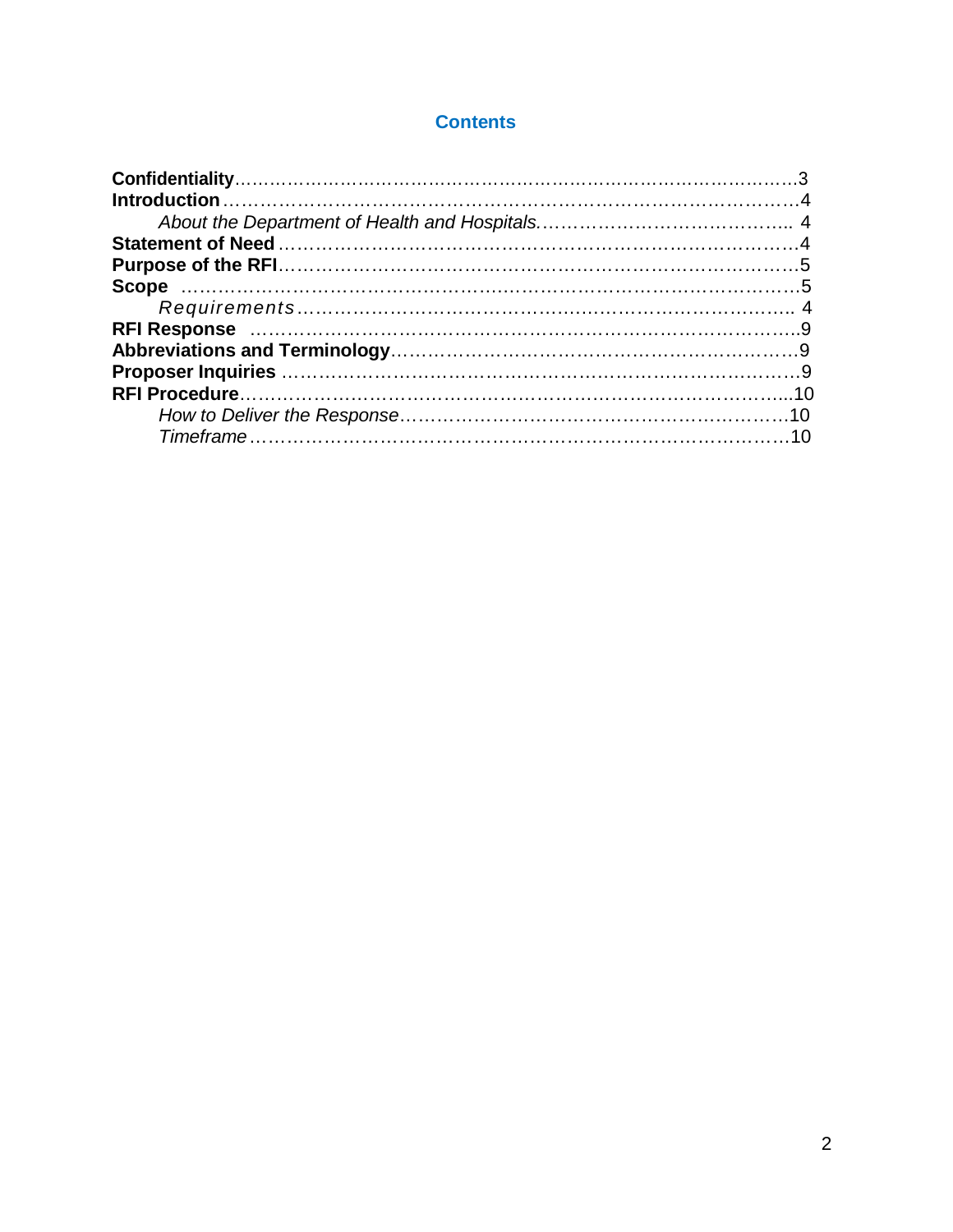## **Confidentiality**

The designation of certain information as trade secrets and/or privileged, confidential, or proprietary information shall only apply to the technical portions of your response to this Request for Information. *Any response to this request marked as copyrighted or marked as privileged, confidential, or proprietary in its entirety is subject to rejection without further consideration or recourse* based on the professional opinions of Department of Health & Hospitals (DHH) legal staff.

Respondents should bear in mind that while trade secrets and other proprietary information submitted in conjunction with this RFI may not be subject to public disclosure, *the submitting party must claim protections at the time of submission*. The following guidelines provide accurate instructions to mark adequately certain information as privileged, confidential, or proprietary.

• The respondent must clearly designate the part of the response that contains a trade secret and/or privileged or confidential proprietary information as "confidential" in order to claim protection, if any, from disclosure. The respondent shall mark the cover sheet of the response with the following legend, specifying the section(s) of the response sought to be restricted in accordance with the conditions of the legend:

*"The data contained in pages of this response have been submitted in confidence and contain trade secrets and/or privileged or confidential information, and such data shall only be disclosed for evaluation purposes. This restriction does not limit the State of Louisiana's right to use or disclose data obtained from any source, including the proposer, without restrictions."*

• Further, to protect such data, respondents should identify and mark each page containing such data as "CONFIDENTIAL." A watermark or footnote delineating each page containing such data as "confidential" will satisfy this requirement.

Respondents must be prepared to defend the reasons why material should be held as confidential. If another respondent or entity seeks to review copies of a respondent's confidential data, DHH will notify the owner of the asserted data of the request. If the owner of the asserted data does not want the information disclosed, it must take legal action as necessary to restrain DHH from releasing information DHH believes to be public record.

If the response contains confidential information, the respondent should submit a redacted copy of the response. Without the submission of a redacted copy, DHH may consider the entire response to be public record. When submitting the redacted copy, it should be clearly marked on the cover as a "REDACTED COPY." The redacted copy should also state which sections or information have been removed."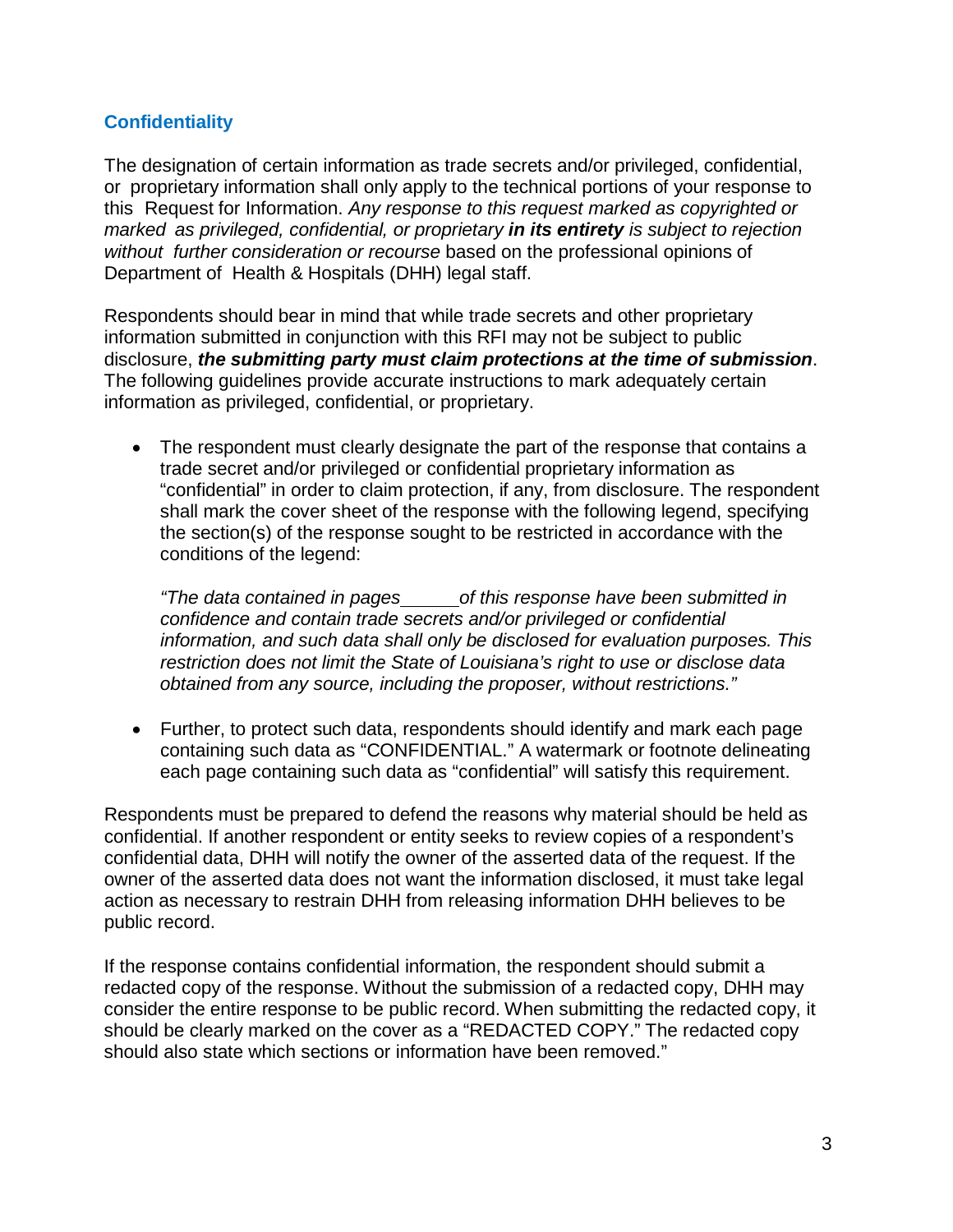### **Introduction**

### **About the Department of Health and Hospitals (DHH)**

### *Mission*

The mission of the Department of Health and Hospitals (DHH) is to protect and promote health and to ensure access to medical, preventive, and rehabilitative services for all citizens of the State of Louisiana. The Department of Health and Hospitals is dedicated to fulfilling its mission through direct provision of quality services, the development and stimulation of services of others, and the utilization of available resources in the most effective manner. The Office of the Secretary is responsible for establishing policy and administering operations, programs, and affairs.

DHH is comprised of Medical Vendor Administration (Medicaid), Office for Citizens with Developmental Disabilities, Office of Behavioral Health, Office of Aging and Adult Services, and the Office of Public Health. Under the general supervision of the Secretary, these principle offices perform the primary functions and duties assigned to DHH.

DHH, in addition to encompassing the program offices, has an administrative office known as the Office of the Secretary, a financial office known as the Office of Management and Finance, and various bureaus and boards. The Office of the Secretary is responsible for establishing policy and administering operations, programs, and affairs.

### *Vision/ Goal*

In order to fulfill its mission, the Department of Health and Hospitals intends to provide quality services, protect and promote health, develop and stimulate services by others and utilize available resources in the most effective manner.

### **Statement of Need**

The STD/HIV Program, located within the Office of Public Health (OPH), is responsible for coordinating the state's response to the STD and HIV epidemics. The program conducts activities to: 1) provide medical and social services to persons living with HIV infection and AIDS, 2) provide clinical services and treatment to persons infected with syphilis, chlamydia and/or gonorrhea, 3) prevent new cases of STD and HIV infection, and 4) collect data and compile, analyze and distribute information about the progression of the HIV epidemic in the state.

DHH is seeking a private sector company interested in contracting with DHH to provide qualified staff such as epidemiologists, data managers, program coordinators, disease intervention specialists, HIV counselors, benefits specialists, peer navigators, capacity building specialists/trainers, information systems developers, business accountants, and clerical/administrative staff who are able to deliver necessary services to support the STD/HIV Program.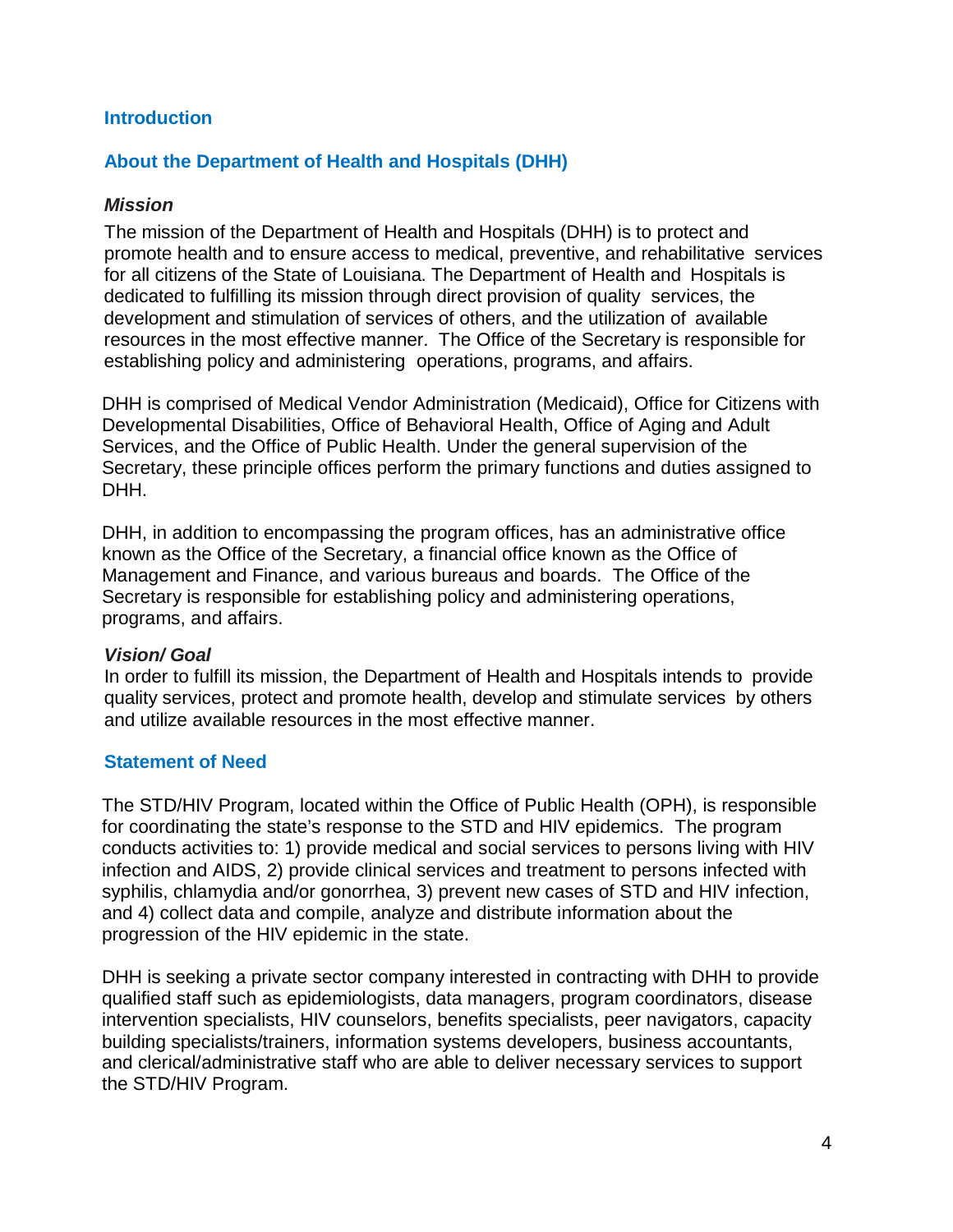### **Purpose of the RFI**

The Louisiana Department of Health & Hospitals, Office of Public Health issues this Request for Information (RFI) with the intent to determine interested and qualified vendors for providing the following activities related to the prevention of STD and HIV infections, the provision of services for HIV-infected persons, as well as clinical services and treatment for persons infected with syphilis, chlamydia and/or gonorrhea, and to monitor the STD and HIV epidemics over time.

This document describes the basic components of the required staffing and requests information regarding a provider's thoughts, interest and ability to meet the expectations of DHH. The RFI will be used to identify one or more providers to conduct management, coordination, technical assistance and training, and data management and analysis activities that support the STD/HIV Program.

Specific expectations and requirements will be outlined in a request for proposal (RFP). The contract awarded as a result of an RFP, if issued, will be in effect for three years.

# **Scope**

The scope of work indicated by this Request for Information is to determine interested and qualified vendors for providing the following support to the Louisiana OPH STD/HIV Program:

- Management
- Operational
- Database Support
- Surveillance
- Fiscal
- Program Evaluation
- Care and Treatment

Currently, the majority of the STD/HIV Program staff is domiciled in New Orleans. Below are the program components that will be supported by the services provided by the contractor.

## *Requirements:*

- 1. Community-Based Organization Monitoring, Technical Assistance, Data Management and Evaluation of Implemented Prevention Interventions and Services. This component provides monitoring, coordination, technical assistance and data management for activities of approximately 15 communitybased organizations (CBOs) conducting publicly funded STD/HIV prevention programs and approximately 15 organizations providing Ryan White Part B and Housing Opportunities for People With AIDS (HOPWA) services.
- 2. The Training and Communications Support component is responsible for conducting training and capacity building to assist community-based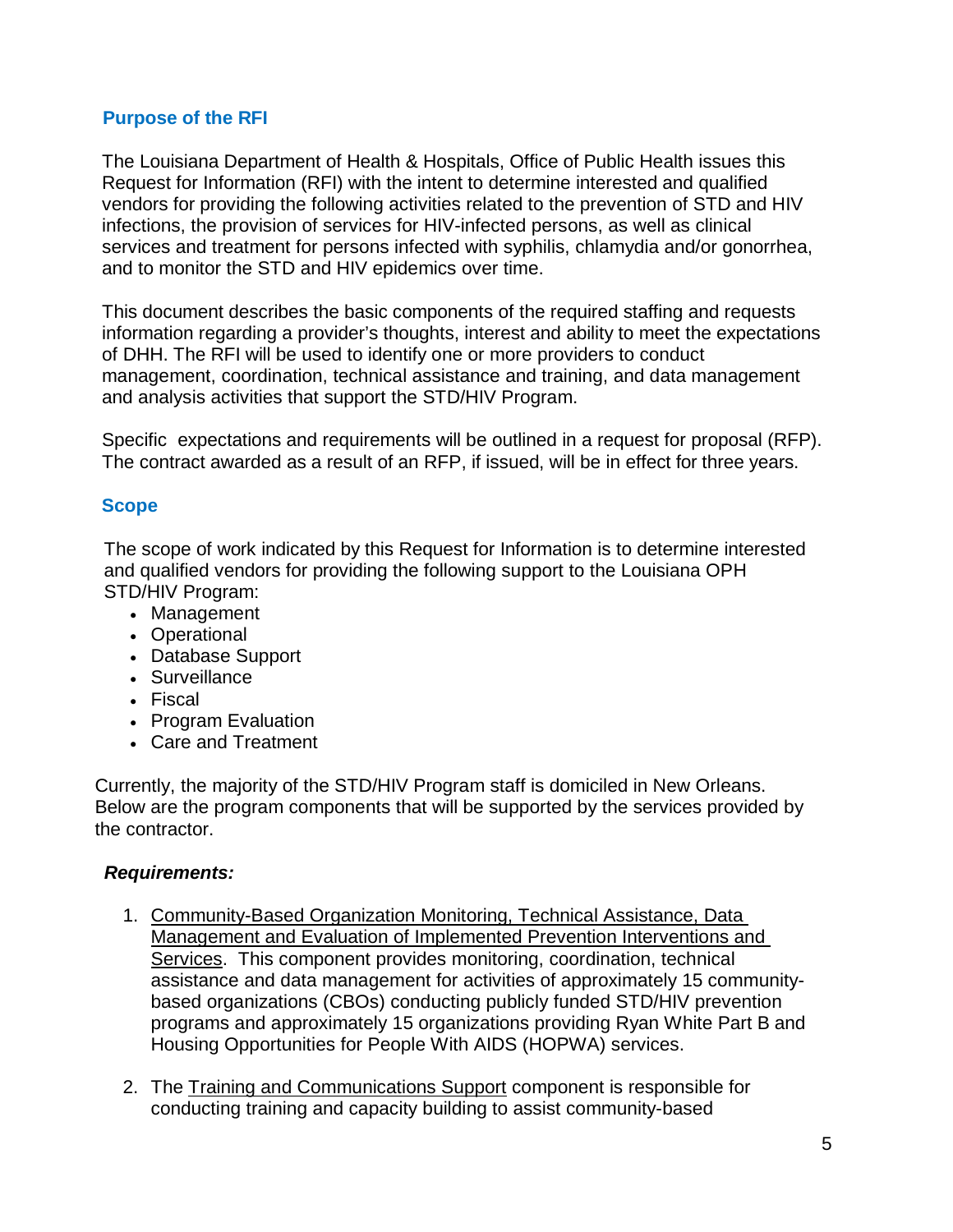organizations, health units, and medical providers to conduct prevention interventions, including HIV testing. In addition, it maintains the statewide STD/HIV Resource Library, produces program newsletters, and distributes educational materials and supplies to clinics, community-based organizations and other appropriate service providers for the STD/HIV Program.

- 3. STD/HIV Partner Services. The contractor shall be responsible for managing the DHH Office of Public Health's STD/HIV Program's Partner Services database, conducting partner services of confirmed HIV and primary and secondary syphilis cases, and providing technical assistance and training to Disease Intervention Specialists who conduct partner services.
- 4. Core Surveillance (Case Ascertainment). This component of the program represents the active statewide system for reporting individual cases of syphilis, gonorrhea, Chlamydia, HIV, and AIDS, as required by Louisiana state law. In this system, contracted Surveillance staff solicits reports from medical providers and other mandated reporters for persons with syphilis, gonorrhea, Chlamydia, or HIV/AIDS, and contacts providers whenever necessary to gather data as required by the Centers for Disease Control and Prevention (CDC) protocols for STD and HIV/AIDS surveillance activities. The primary activities of this component include:
	- Active solicitation and investigation of all potential cases of STDs and HIV/AIDS by field epidemiologists, covering all public health regions, including ascertainment of risk and assessment of progression to AIDS and death for confirmed cases
	- Laboratory surveillance, including the maintenance of electronic reporting to facilitate active reporting from public, private, and national laboratories
	- Data verification with other public health and provider databases to maximize complete reporting and ascertain rates of co-infections
	- Program evaluation activities to ensure compliance with CDC's required standards for the timeliness, accuracy, and completeness of STD and HIV/AIDS reporting systems
	- Development and dissemination of reports and provision of epidemiologic technical assistance to facilitate appropriate use of surveillance data in program planning and evaluation activities
- 5. Supplemental Surveillance and Emerging Protocols. The CDC frequently releases announcements for jurisdictions to apply for funds to support supplemental surveillance activities or studies. These awards may be short-term or ongoing. Emerging protocols include activities which are likely to involve, or become a part of, core surveillance activities. Current activities include:
	- Perinatal Surveillance, an ongoing project that encompasses CDC protocols and local initiatives to monitor the epidemic among HIV-infected pregnant women and their infants
	- The National HIV Behavioral Surveillance project which examines behaviors that place people at risk for HIV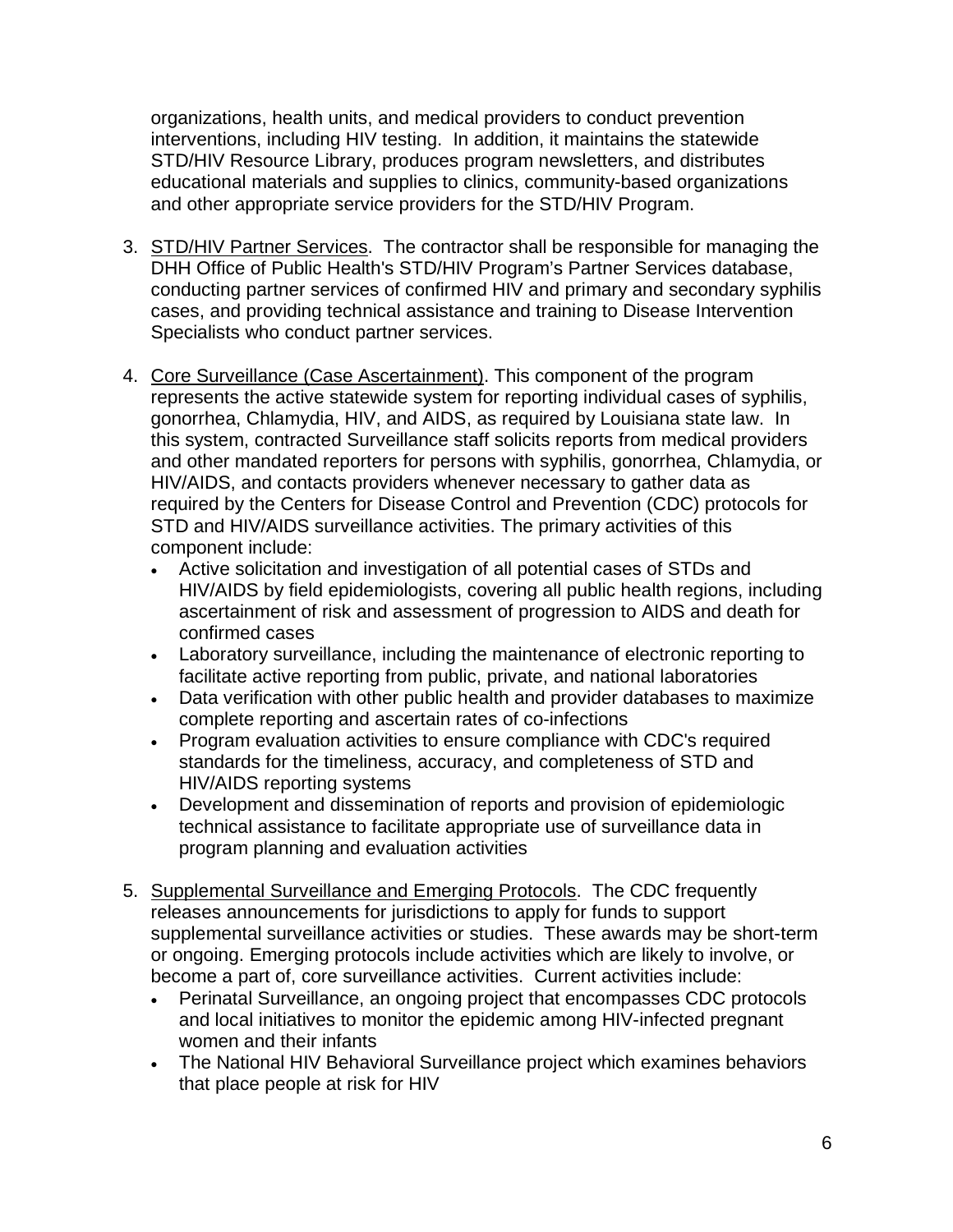- HIV Incidence projects which include ongoing and developing protocols to assess rates of new infections
- The Viral Resistance Surveillance project which includes protocols to assess the extent of viral resistance in persons with HIV infection
- 6. HIV Care and Treatment Support: Through funding received from HRSA, the STD/HIV Program is responsible for supporting and enhancing mechanisms that increase access to medical care for persons living with HIV (PLWH) in Louisiana. Programmatic and administrative support is necessary to ensure that medical and social service systems are efficiently and effectively operating to improve linkage to needed care and treatment. The coordination of needs assessments and community planning activities, as well as collaboration with other service providers are crucial in the overall development, implementation, and improvement of these systems to assure that the service needs of low income persons living with HIV infection are addressed in a high quality, cost efficient and comprehensive manner.
- 7. The Program Operations Technical Assistance component provides financial, administrative, and operational support to all STD/HIV Program components to meet the program goals and the requirements of federal and state funding agencies.

The contractor must conduct all program components that are described above. In addition, all activities of the contractor must be planned and conducted in close collaboration and coordination with the STD/HIV Program.

Security of HIV/AIDS and STD related data is imperative to the success of the program. The contractor must have a written confidentiality and data security policy that adheres to CDC and State requirements. These policies must be approved by the STD/HIV Program Administrative Director and be consistent with the CDC requirements for security and confidentiality of data. All contracted personnel must adhere to these policies.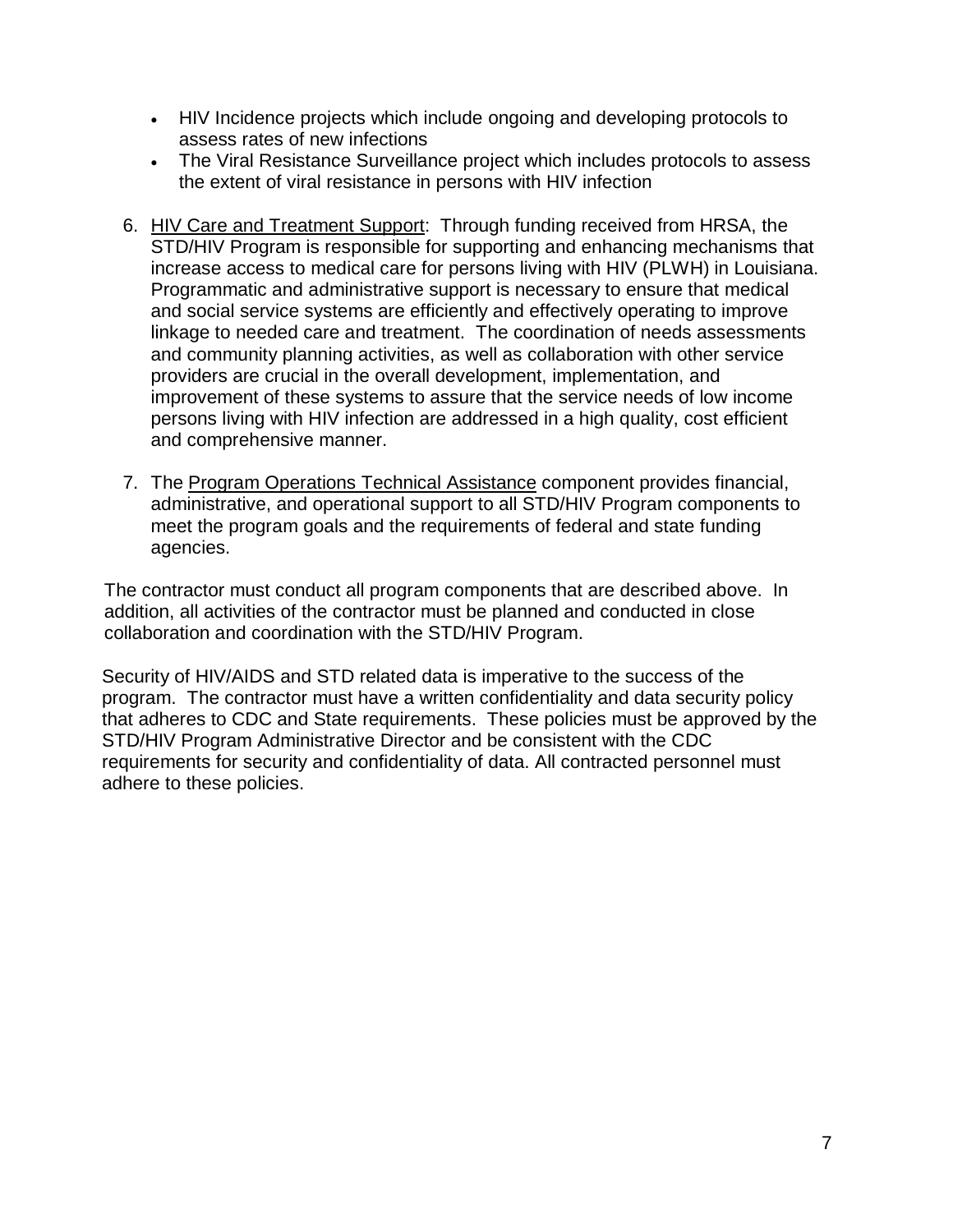| Program                          | <b>Personnel</b>                       | <b>FTE</b>       | Qualifi-<br>cations* |
|----------------------------------|----------------------------------------|------------------|----------------------|
| CBO Management,                  | <b>Special Projects Supervisor</b>     | 1.0              | 1                    |
| <b>Technical Assistance,</b>     | <b>Wellness Center Coordinator</b>     | 1.0              | 3                    |
| Data Mgmt, and                   | Regional Prev. Coordinator             | 1.0              | 3                    |
| <b>Evaluation of Implemented</b> | <b>Adolescent Health Coordinator</b>   | 1.0              | $\overline{2}$       |
| <b>Prevention Interventions</b>  | <b>HIV Testing Counselor</b>           | 3.0              | $\overline{3}$       |
|                                  | <b>HIV Testing Lab Tech</b>            | 3.0              | $\overline{3}$       |
| Training and                     | <b>Quality Assurance Specialist</b>    | 1.0              | $\overline{2}$       |
| <b>Communications Support</b>    | <b>STD/HIV Training Specialist</b>     | 2.0              | $\overline{2}$       |
| <b>Partner Services</b>          | <b>Field Operations Manager</b>        | 1.0              | $\overline{2}$       |
|                                  | <b>Program Monitor</b>                 | 1.0              | $\overline{3}$       |
|                                  | <b>Internet Partner Svcs Coord</b>     | .50              | $\overline{3}$       |
|                                  | <b>Disease Intervention Specialist</b> | 3.0              | 3                    |
| Core STD/HIV                     | Field Epid. Supervisor                 | 1.0              | $\overline{2}$       |
| Surveillance/Information         | <b>Field Epidemiologist</b>            | 5.0              | $\overline{4}$       |
| Exchange                         | <b>Laboratory Surveillance</b>         | 1.0              | 3                    |
|                                  | Information Sys. Developer             | 3.0              | $\overline{3}$       |
|                                  | <b>Electronic Data Manager</b>         | 5.0              | $\overline{3}$       |
|                                  | <b>Network Support</b>                 | $\overline{2.0}$ | $\overline{3}$       |
| <b>Supplemental Surveillance</b> | <b>Perinatal Surv Supervisor</b>       | 1.0              | $\overline{2}$       |
| and Emerging Protocols           | Surveillance Data Manager              | 1.0              | $\overline{2}$       |
|                                  | Data Assistant/Interviewer             | 1.0              | $\overline{3}$       |
|                                  | <b>Interviewers</b>                    | 4.0              | 3                    |
|                                  | Lead Data Entry                        | 3.0              | 4                    |
|                                  | Data Entry Staff                       | 5.0              | 5                    |
| <b>Care and Treatment</b>        | <b>Special Projects Coordinator</b>    | 2.0              | 3                    |
| <b>Support and Linkages</b>      | <b>Corrections Specialist</b>          | 2.0              | 3                    |
|                                  | <b>Linkage to Care Coordinators</b>    | 5.0              | $\overline{4}$       |
|                                  | <b>Treatment Benefits Supervisor</b>   | 1.0              | $\overline{3}$       |
|                                  | <b>Treatment Benefits Specialist</b>   | 6.0              | 4                    |
| <b>Program Operations</b>        | <b>Business Operations Coord</b>       | 1.0              | $\overline{3}$       |
| <b>Technical Assistance</b>      | <b>Operations Supply Coord</b>         | 1.0              | 3                    |
|                                  | <b>Office Manager</b>                  | 1.0              | 3                    |
|                                  | <b>Clerical Support/Receptionist</b>   | 4.0              | $\overline{2}$       |

## **Required Staffing Based on Current Staffing Resources**

1 = Masters degree required, minimum of 3 years experience in public health setting

- 2 = Bachelors degree required, Masters degree preferred, minimum of 3 years experience in public health setting
- 3 = Bachelors degree required, minimum of 3 years related experience
- 4 = High school or equivalent required, Bachelors degree preferred, minimum of 3 years related experience
- 5 = High school or equivalent required, minimum of 3 years related experience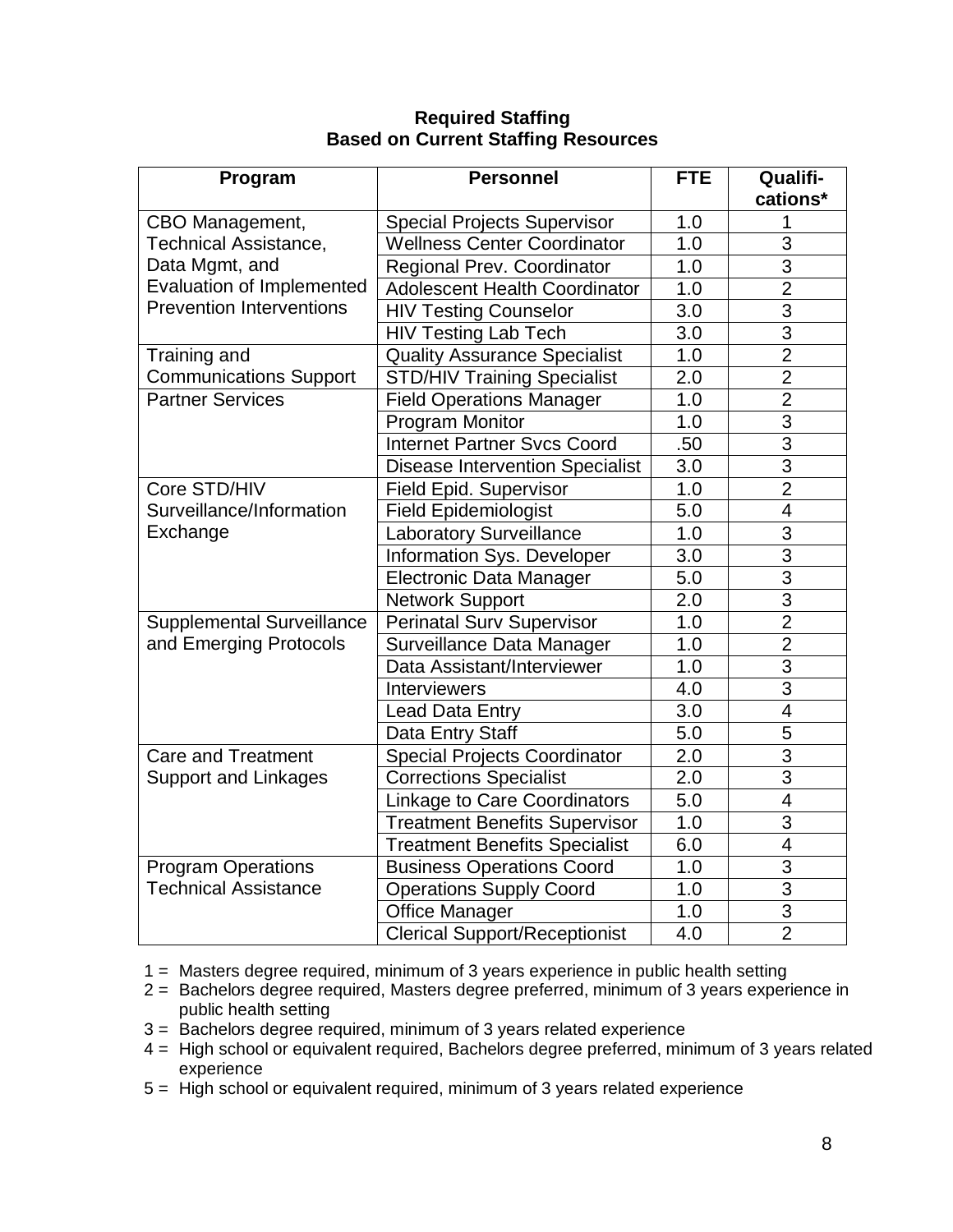### **RFI Response**

Companies interested in responding to this RFI must submit a capability statement that details the ability to meet the statement of need. The following information is required in the response:

- Date of Submission
- Name of Organization
- Mailing Address
- Contact Information
- Qualifications and Availability of Personnel
- Understanding of the Project Scope/Work Plan
- Respondents should provide references who can attest to the proposer's professional qualifications, as well as the quality of programming the proposer has provided
- Signature of Authorized Representative
- Additional materials may be included as attachments and must be clearly labeled as such

Although not required, vendors may submit general pricing structures. This Request for Information (RFI) is for planning purposes only and should not be construed as a Request for Proposal (RFP). This is not a solicitation for offers.

### **Abbreviations and Terminology**

| <b>AIDS</b>  | <b>Acquired Immune Deficiency Syndrome</b>          |
|--------------|-----------------------------------------------------|
| <b>CBO</b>   | <b>Community Based Organization</b>                 |
| CDC          | <b>Centers for Disease Control and Prevention</b>   |
| <b>DHH</b>   | Department of Health and Hospitals                  |
| HIV          | Human Immunodeficiency Virus                        |
| <b>HOPWA</b> | Housing Opportunities for Persons with AIDS         |
| <b>HRSA</b>  | <b>Health Resources and Services Administration</b> |
| <b>OPH</b>   | Office of Public Health                             |
| <b>PLWH</b>  | Person(s) Living with HIV/AIDS                      |
| <b>RFI</b>   | <b>Request for Information</b>                      |
| <b>RFP</b>   | <b>Request for Proposal</b>                         |
| <b>SHP</b>   | STD/HIV Program                                     |
| <b>STD</b>   | <b>Sexually Transmitted Disease</b>                 |

## **Proposer Inquiries**

The Department will consider written inquiries regarding the RFI before the date specified in the Schedule of Events. To be considered, inquiries and requests for clarification of the content of this RFI must be received via email by the date specified